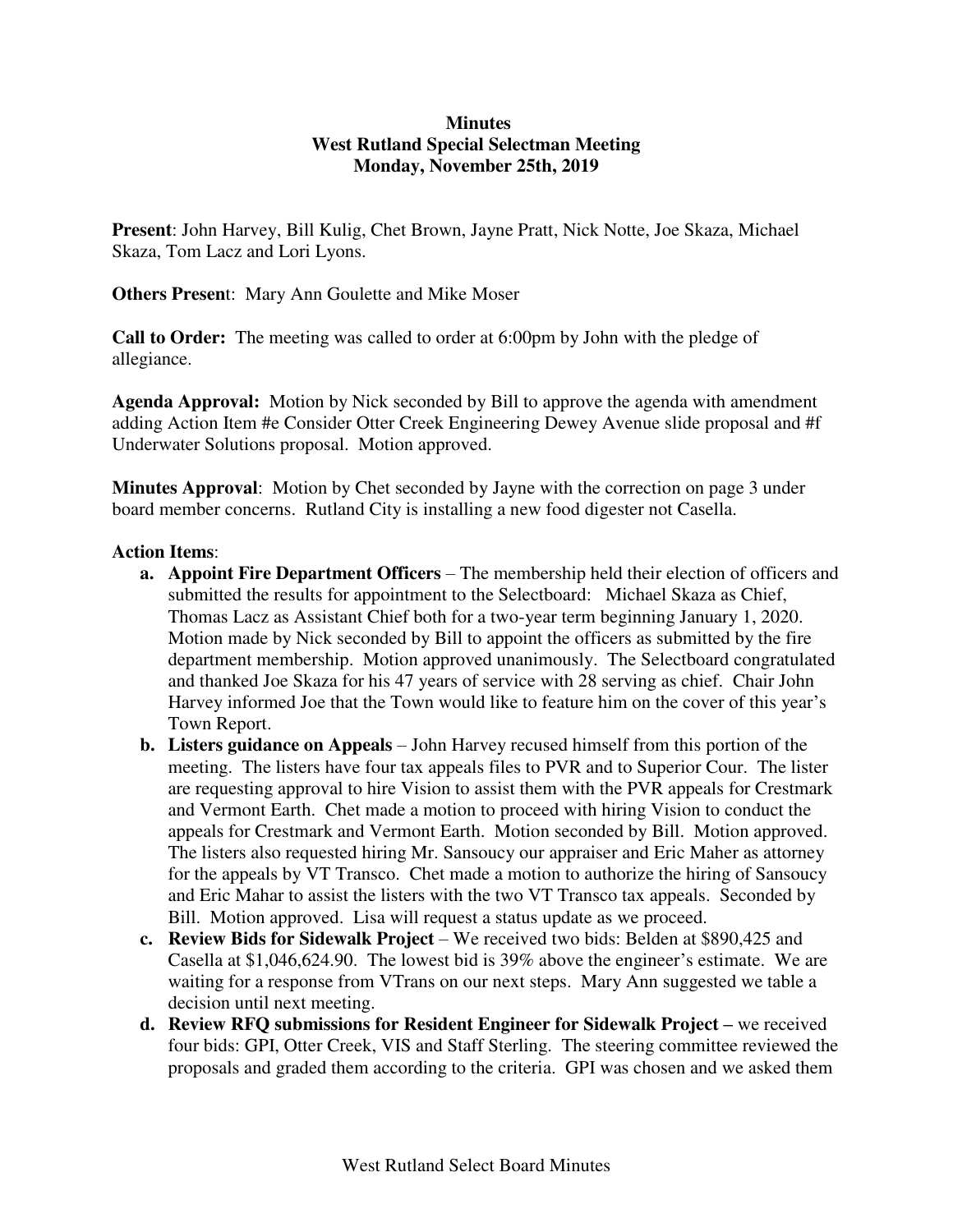for a cost proposal. We will address this at the next meeting depending on the status of the construction bid.

- **e.** Otter Creek Dewey Avenue Slide Proposal We chose Otter Creek after the RFQ was issued to design the Dewey Avenue slide repair. Otter Creek's proposal is an hourly basis not to exceed \$43,800 and includes services from a geotechnical engineer. Motion made by Chet seconded by Jayne to hire Otter Creek not to exceed \$43,800 for the Dewey Avenue roadway stabilization project to be funded by FEMA. Motion approved.
- **f. Underwater Solutions Proposal** We are required to clean our water storage tanks every 5 years. The proposal is to clean and inspect the Clark Hill 190,000 gallon and Pleasant Heights 800,000 gallon storage tanks for \$5,480. Motion made by Chet seconded by Nick to sign the contract to hire Underwater Solutions to clean and inspect the Clark Hill and Pleasant Heights storage tanks for \$5,480. Motion approved.

# **Discussion Items:**

- **a. Floodplain Maps**: FEMA will be updating their 2008 floodplain maps. The new digital update will allow for more exact measurements. If we have any concern areas it's important for us to communicate them to Scott Olsen. The group identified in front of Westway Mall, Bailey and Jiffy Mart as problem areas. Also Napa, Girardi's and SE Smith.
- **b. Opiod Lawsuit**: The Vermont Attorney General wants all cities and towns to participate in the Negotiation Class involving opioid related litigation. The Town of West Rutland has certainly seen its share of opioid related problems and deaths from this epidemic. Motion made by Nick seconded by Bill to participate in the opioid negotiation class litigation. Motion approved.
- **c. 2020 Legislative Issues**: VLCT is watching the 3-acre stormwater rule which will have significant costs associated to it in a relatively short timeline. A number of businesses in West Rutland are affected including the Westway Mall. The other issue is S.54 related to establishing cannabis marketplace. They are suggesting a resolution asking the legislature to give municipalities the same local control they have with liquor licenses. It was agreed we will look to sign the resolution at the next meeting.

# **d. Town Manager's Report**:

- **a. Better Backroad Grants:** Mary Ann is writing a grant to secure the streambank at the recreation area and possibly clean the channel.
- **b. Recreation Trail Grant:** We are working with the Audubon Society on phase 2 of the Marsh Trail. This will allow visitors access within the marsh instead of walking on the side of the road which is very dangerous. It's a 20% match or \$10,000 which the Town will split with the Audubon. We will match with inkind services.
- **c. Review Budget Process:** Many financial requests are increasing this year: sheriff, health insurance, etc. Budget meetings are scheduled for Dec. 16, Jan. 13 and  $27<sup>th</sup>$ .
- **d. Gift from Bernie Rogers:** We were notified that the Town was named as beneficiary for a life insurance policy for Bernie Rogers. We received a very generous check for \$21,898.75. Discussion on what Bernie would want for the highway department and Town.